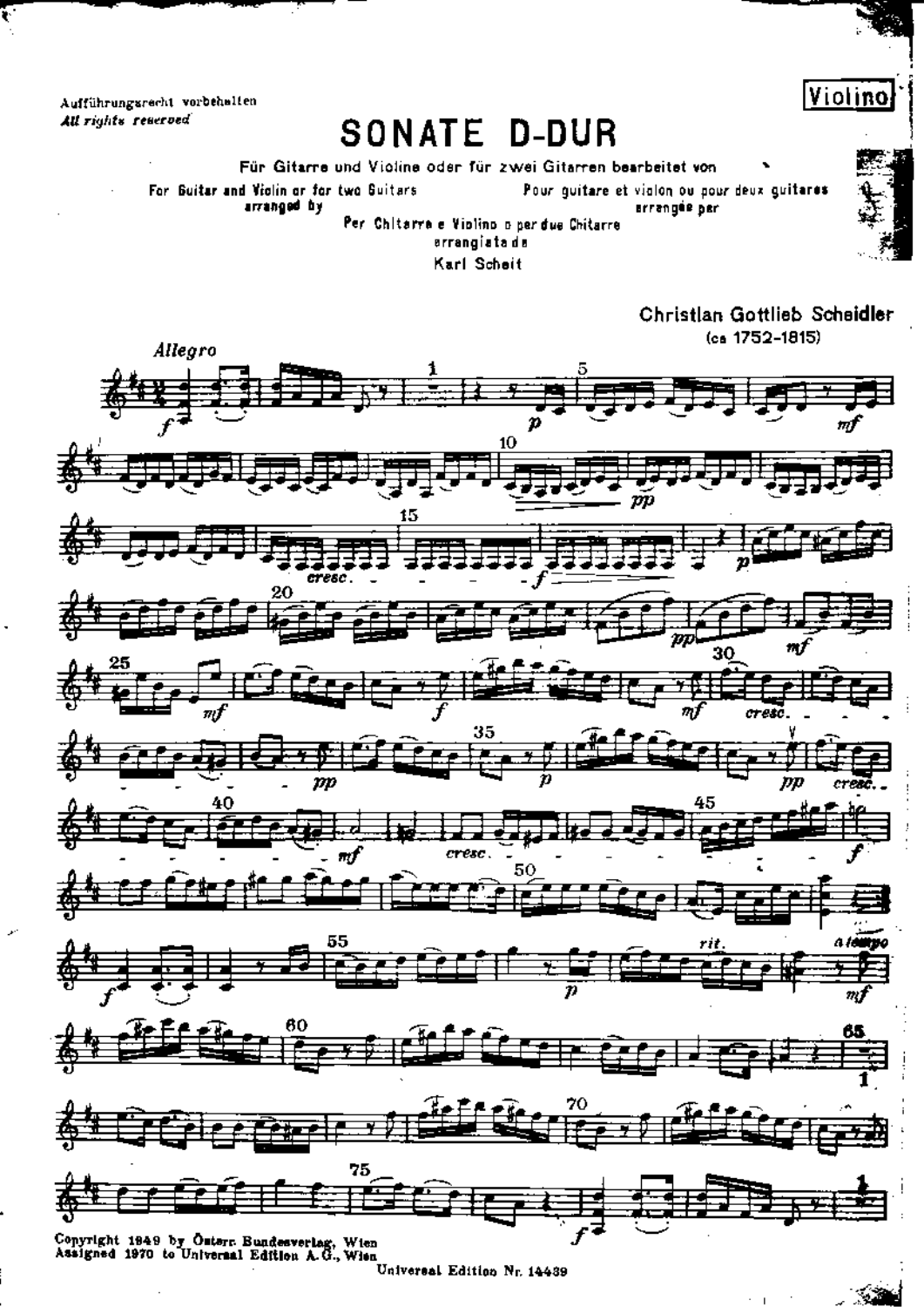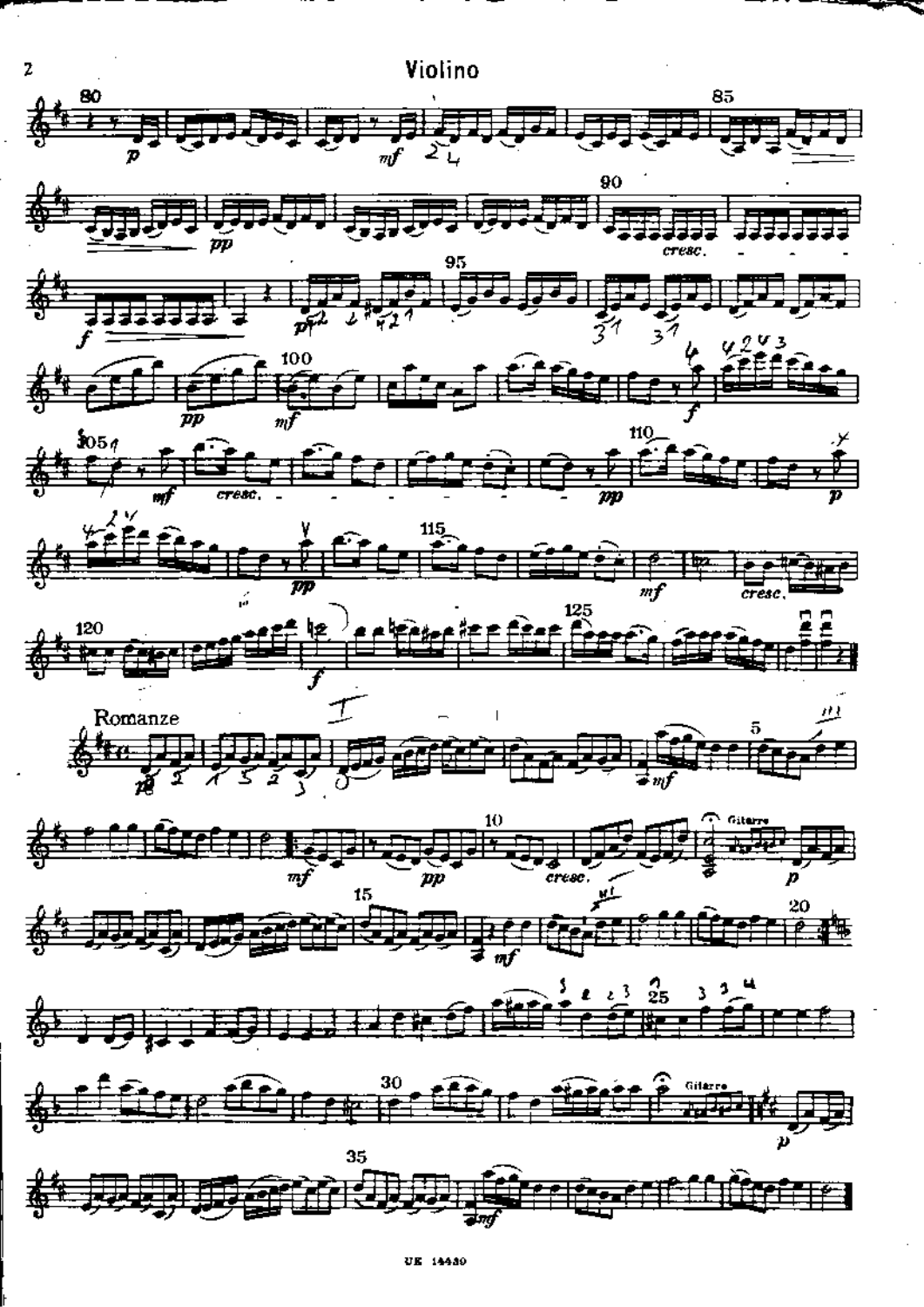## Violino

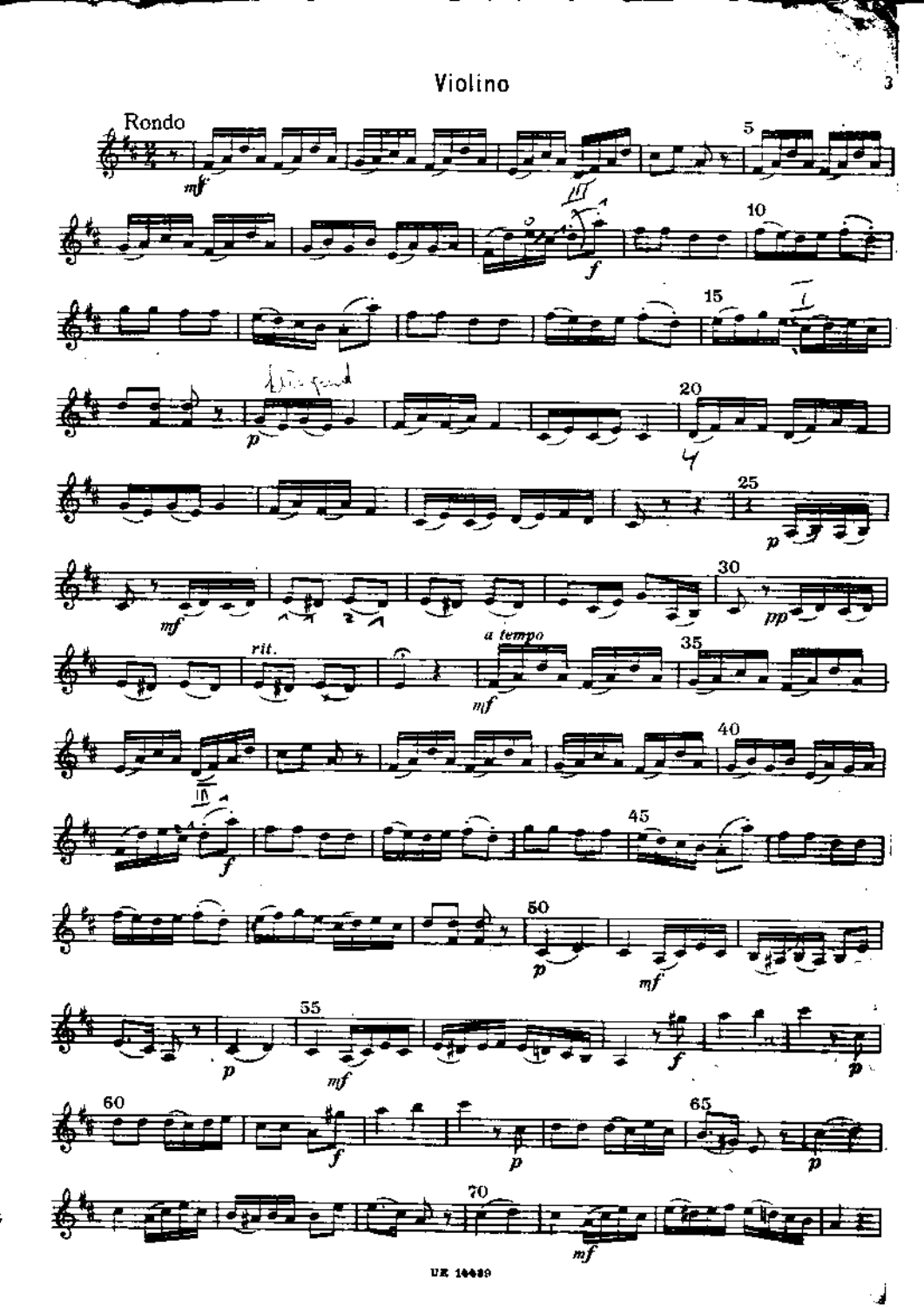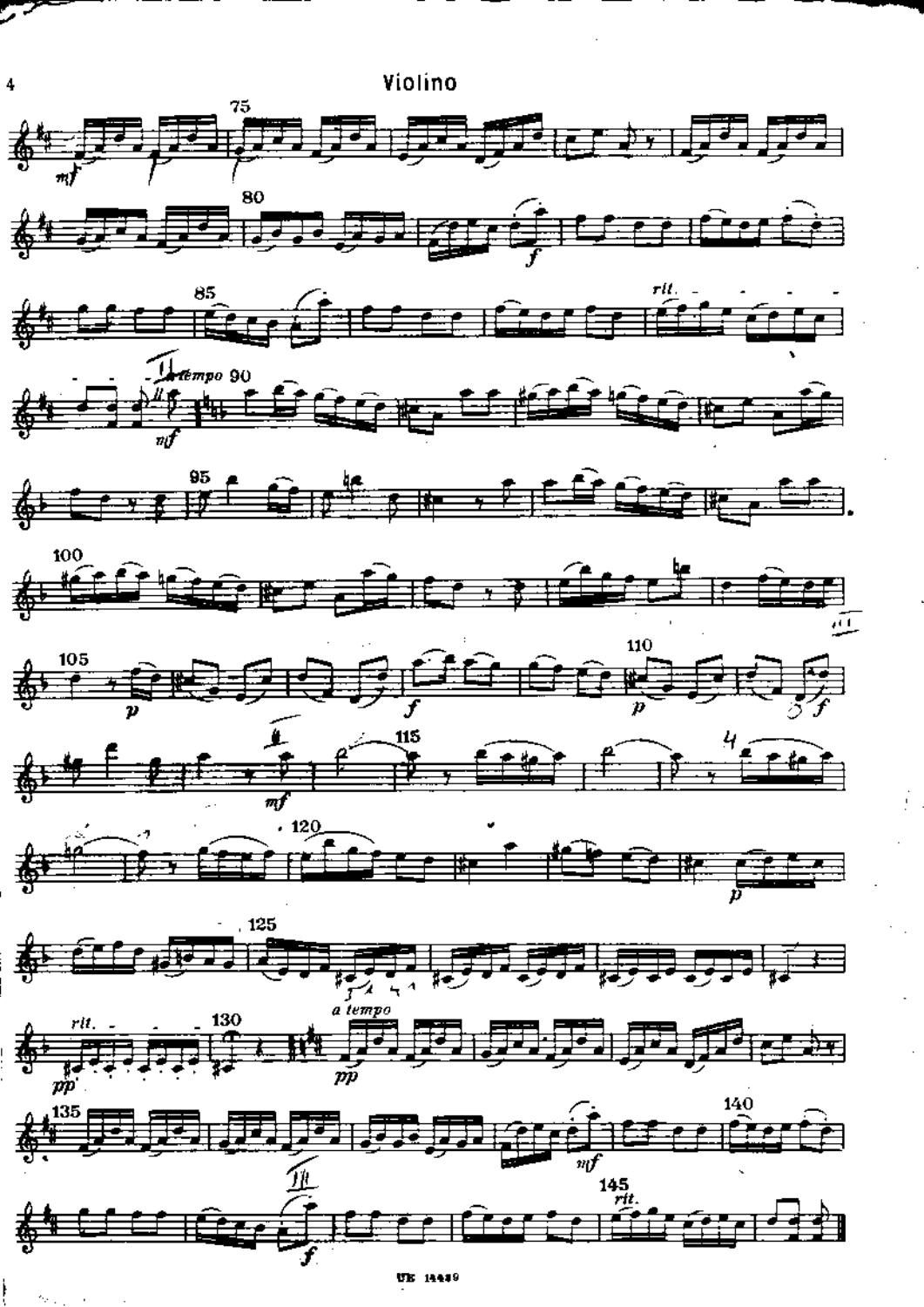Aufführungsrecht verbehalten \*) All rights reserved

## SONATE D-DUR

Für Gitarre und Violine oder für zwei Gitarren bearbeitet von

For Guitar and Violin or for two Buitars arranged by

Pour quitare et violon ou pour deux guitares arrangee par

Per Chilerra e Violino o per due Chilerre

arrongiata de

Karl Scheit



In public performances the name of the arranger is to be mentioned on the programmes etc. Lors des représentations le nem de l'arrengeur deit dire mentionné dans les programmes sic. . In ogni pabblica esecuzione il nome dell'arrangiatore des'essere menzionato sul programma etc.

In open particular condensating, Wien<br>Cepyright 1949 by Östern Bundesverlag, Wien<br>Analgaed 1970 to Universal Edition A. G., Wien<br>Universal Edition Nr. 14439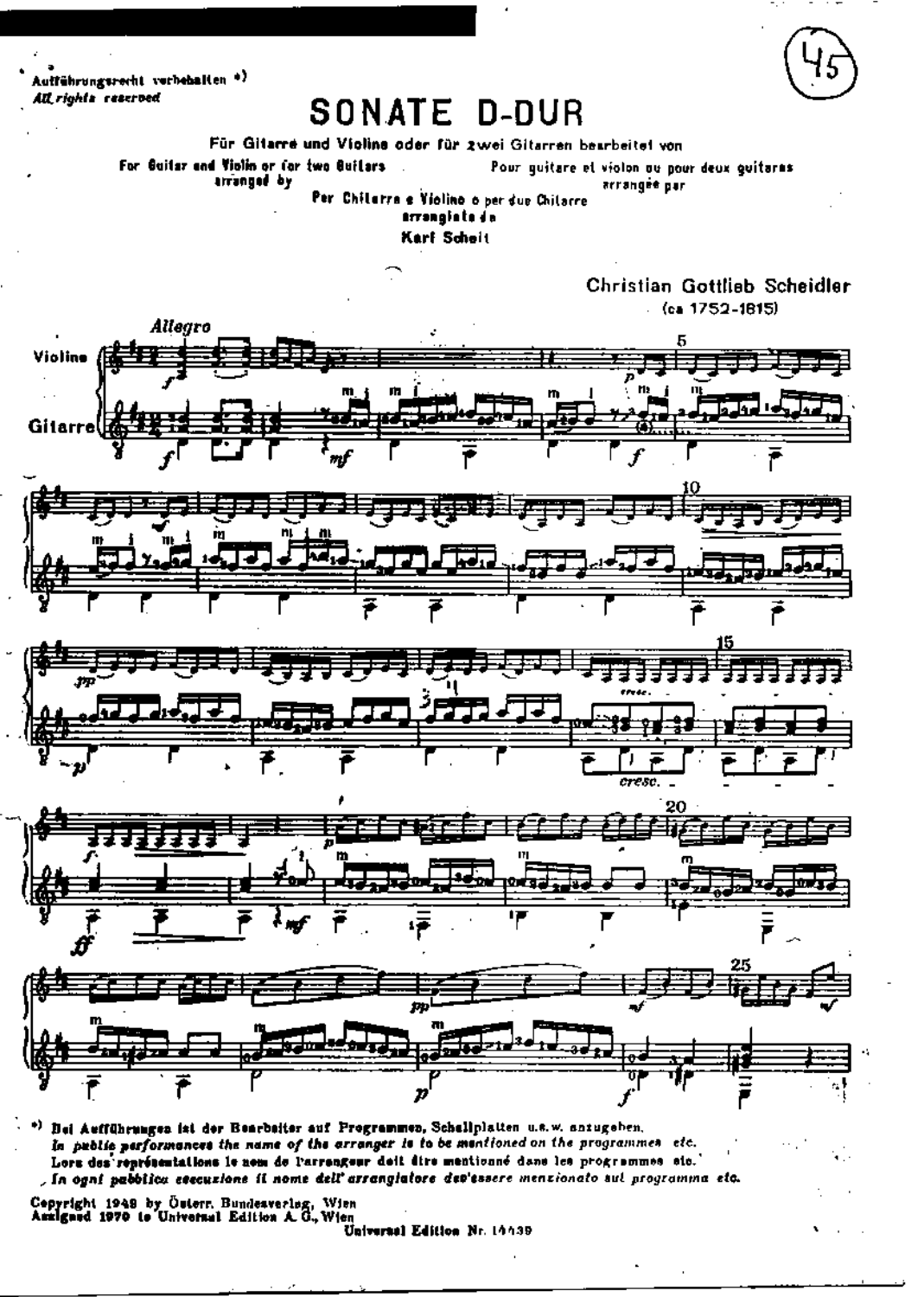









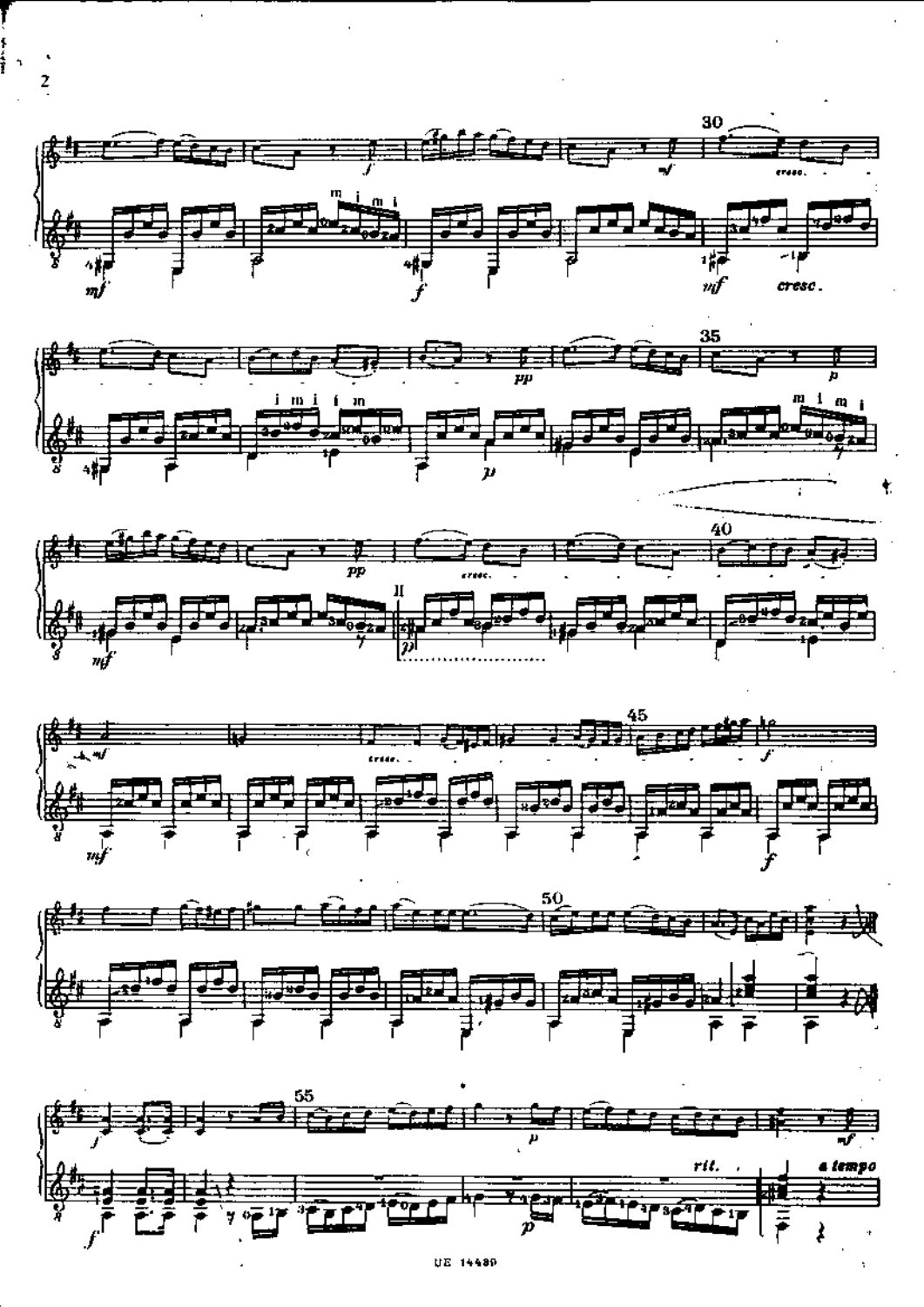

3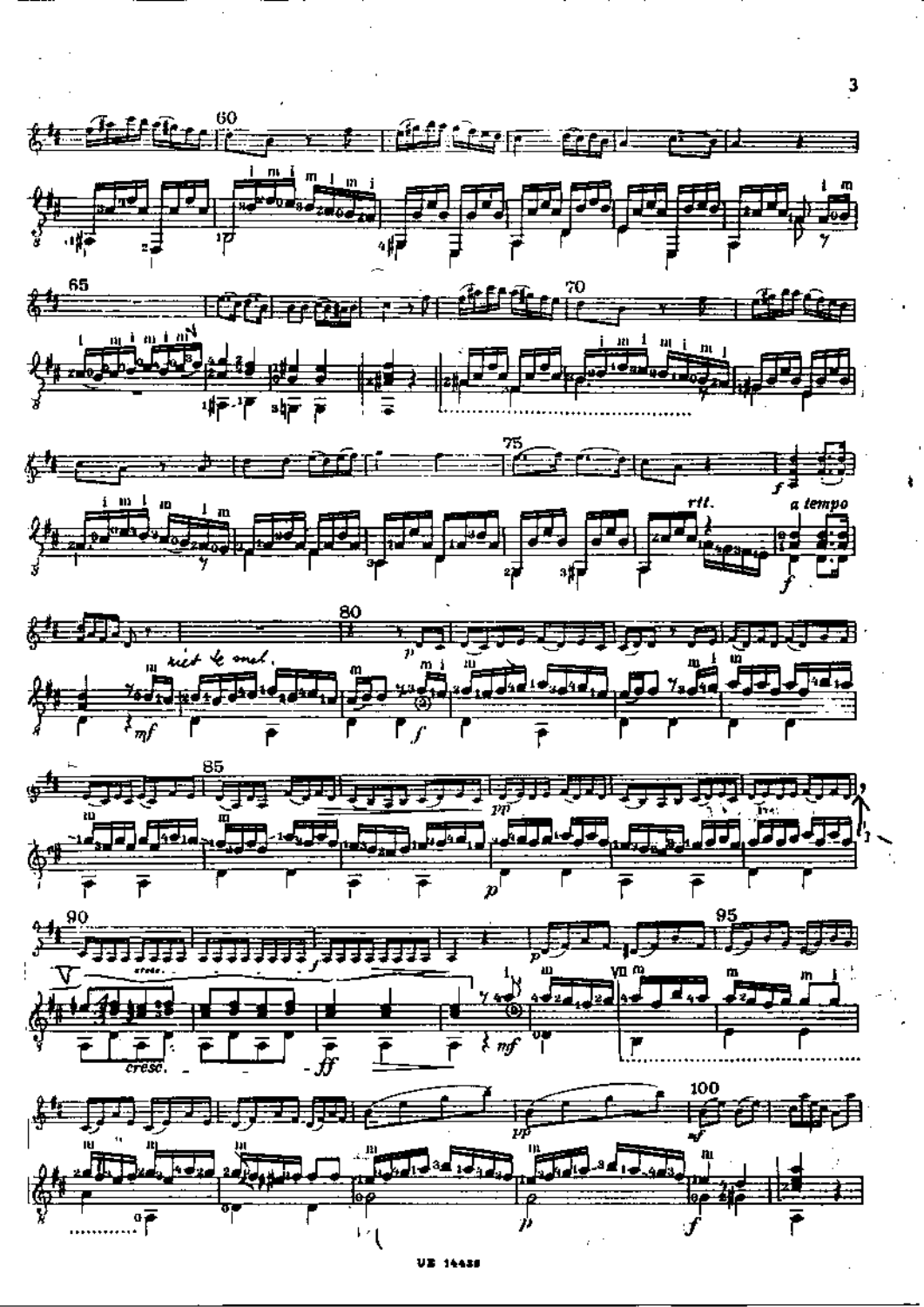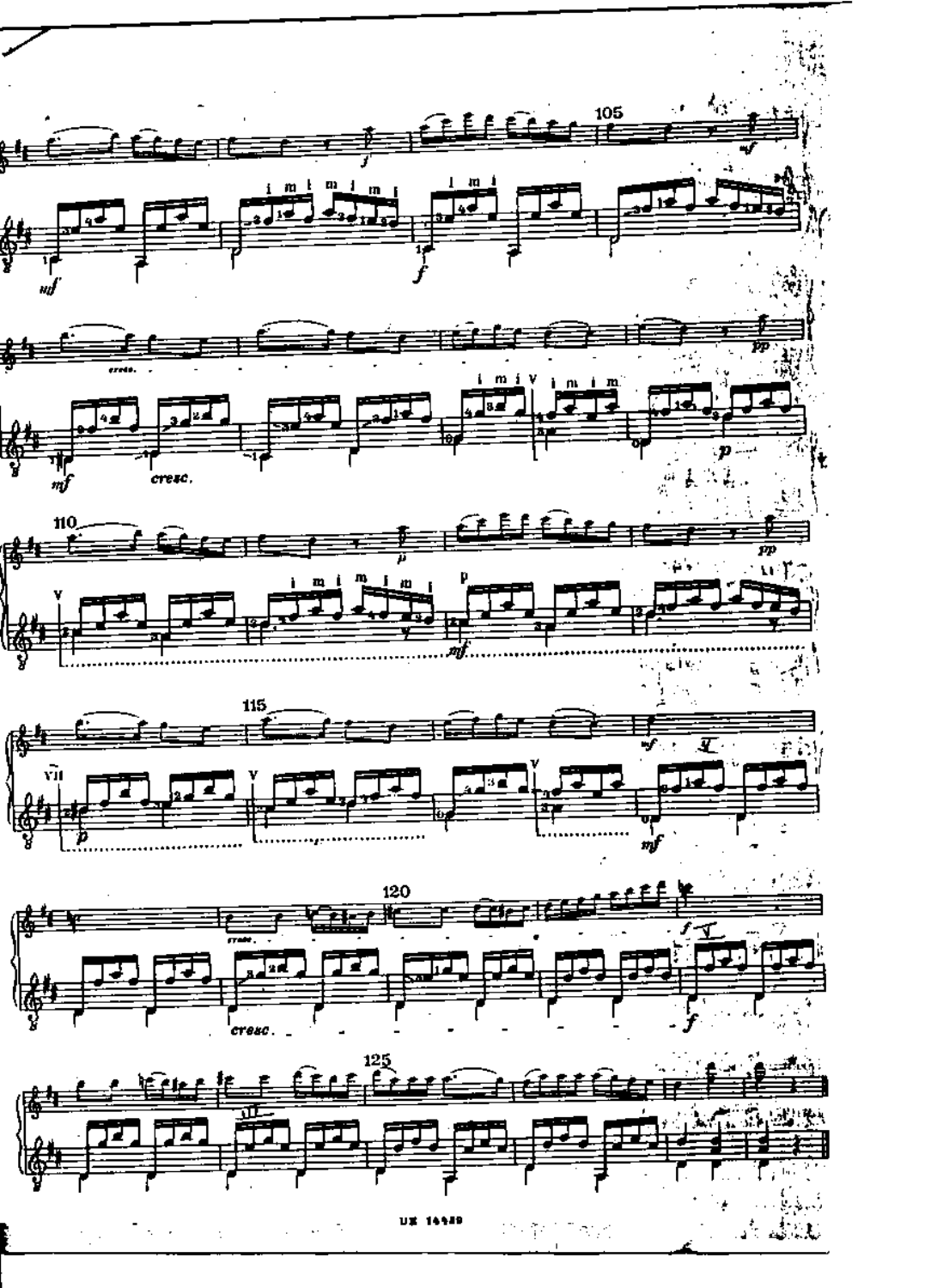







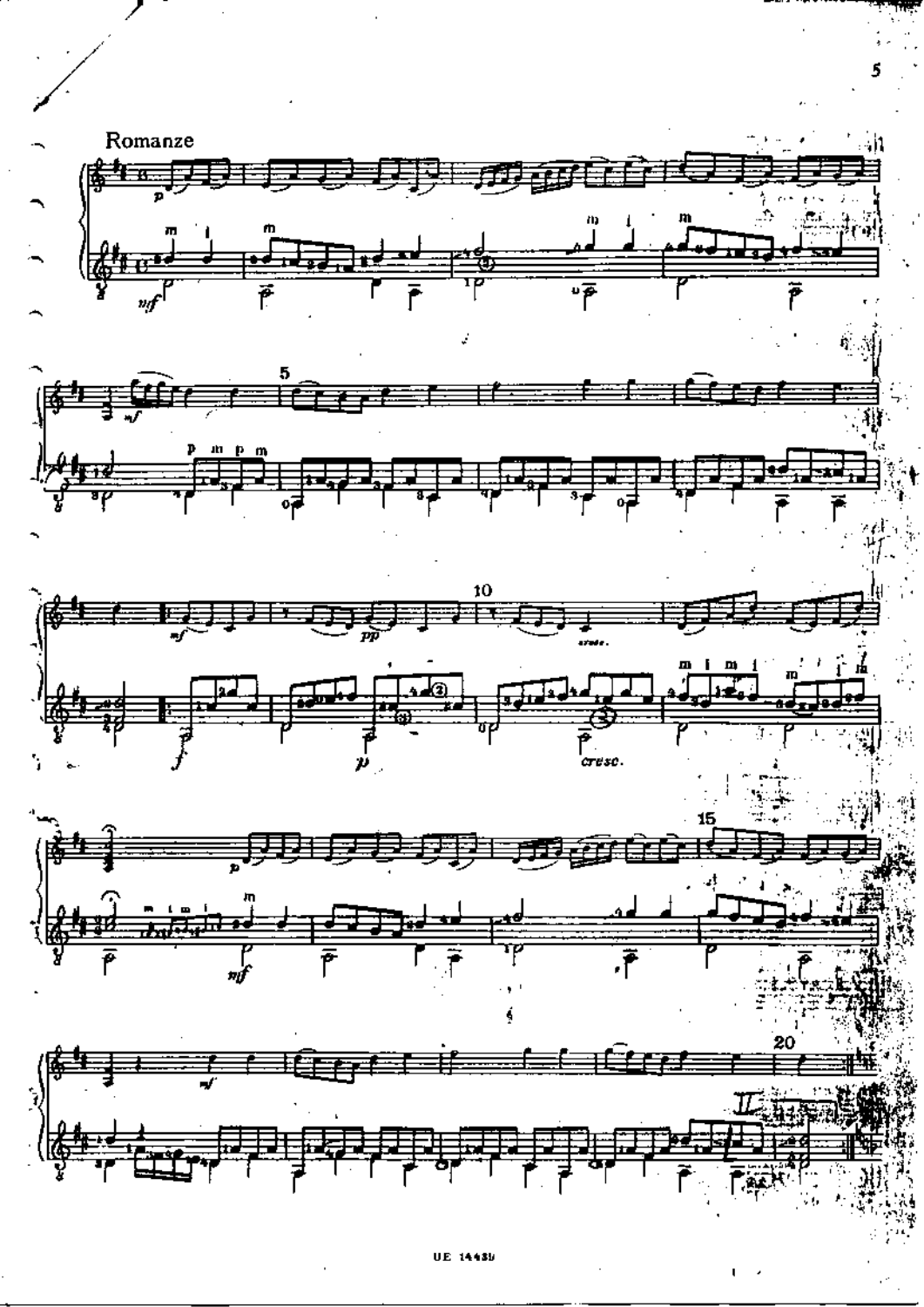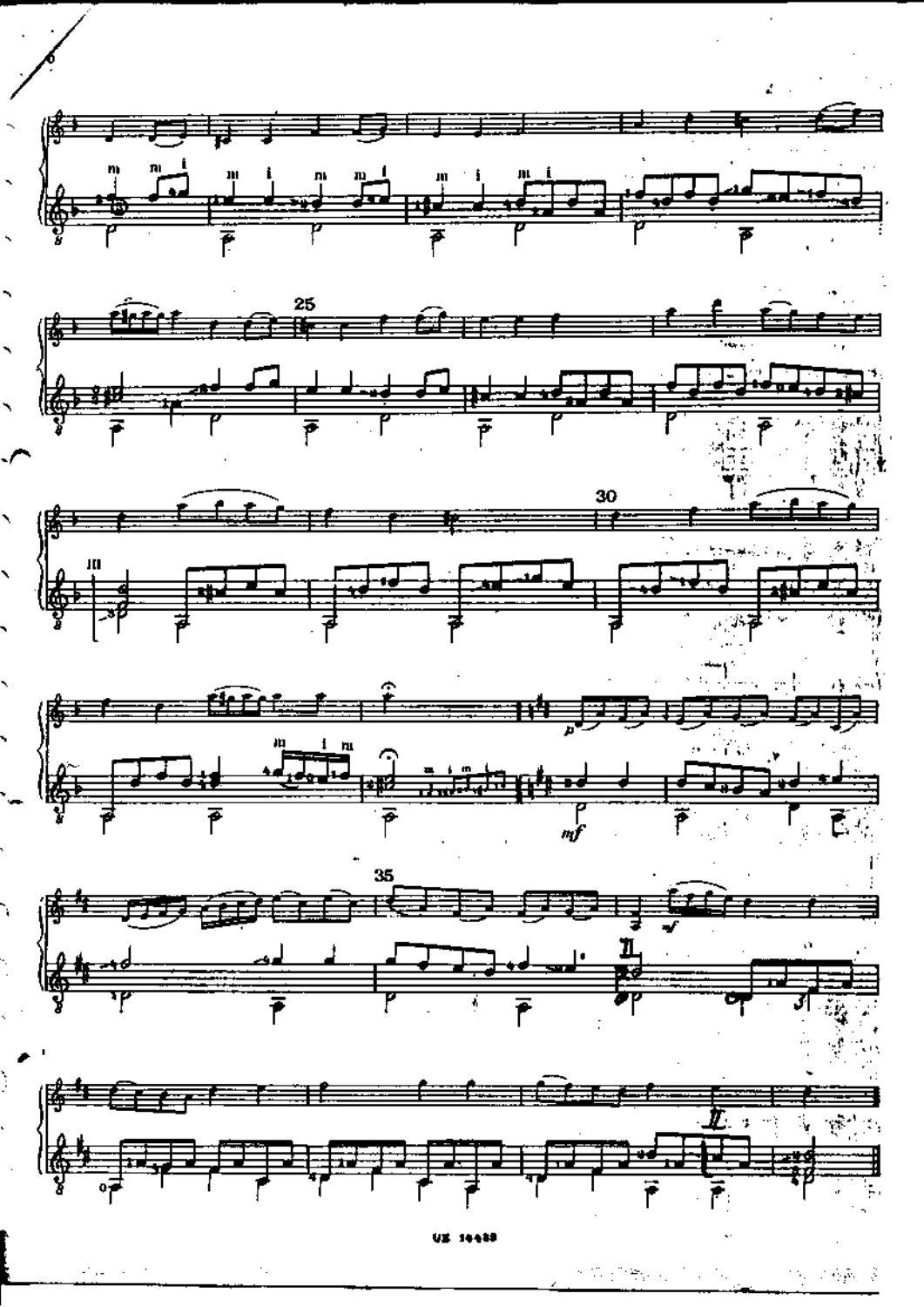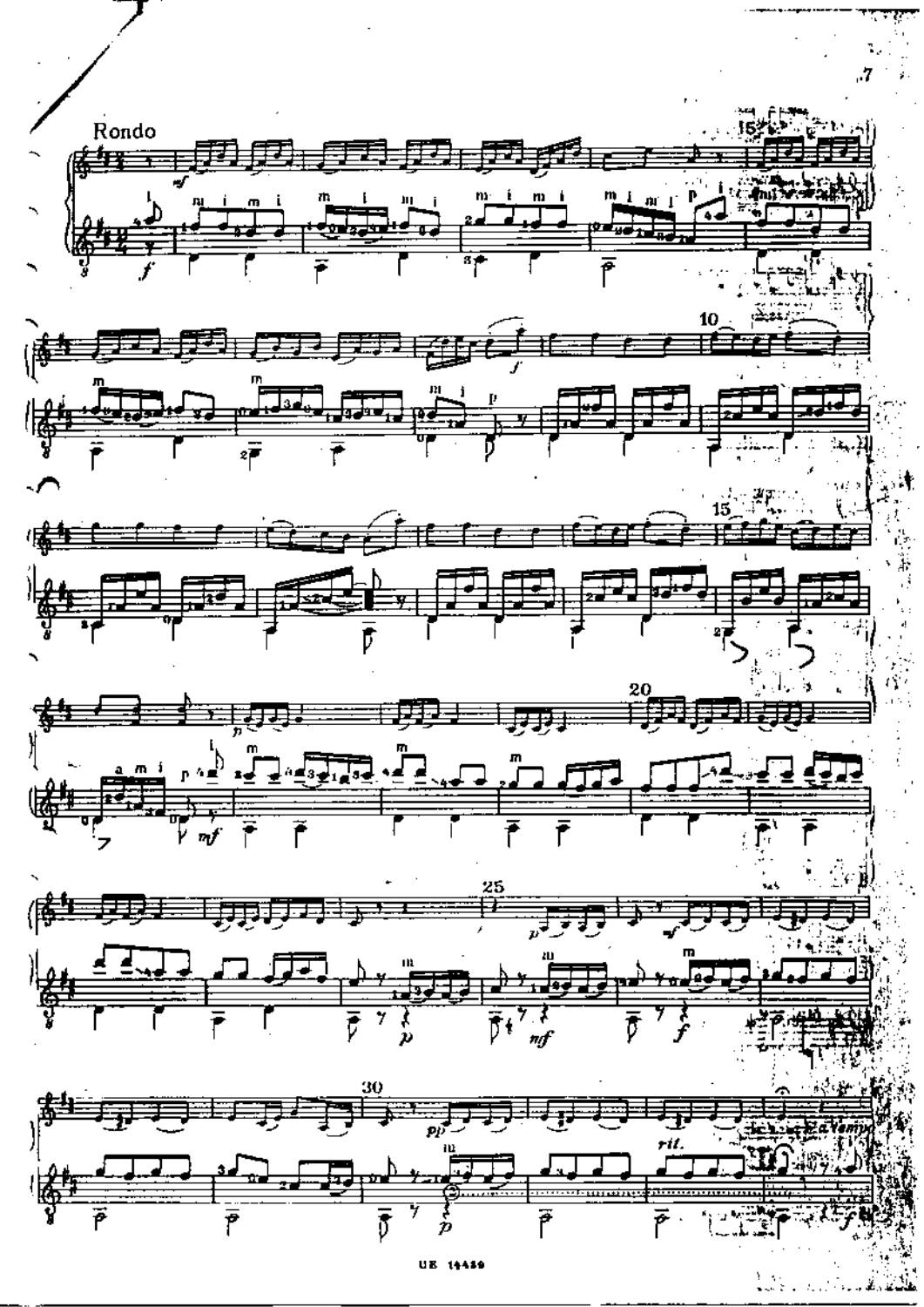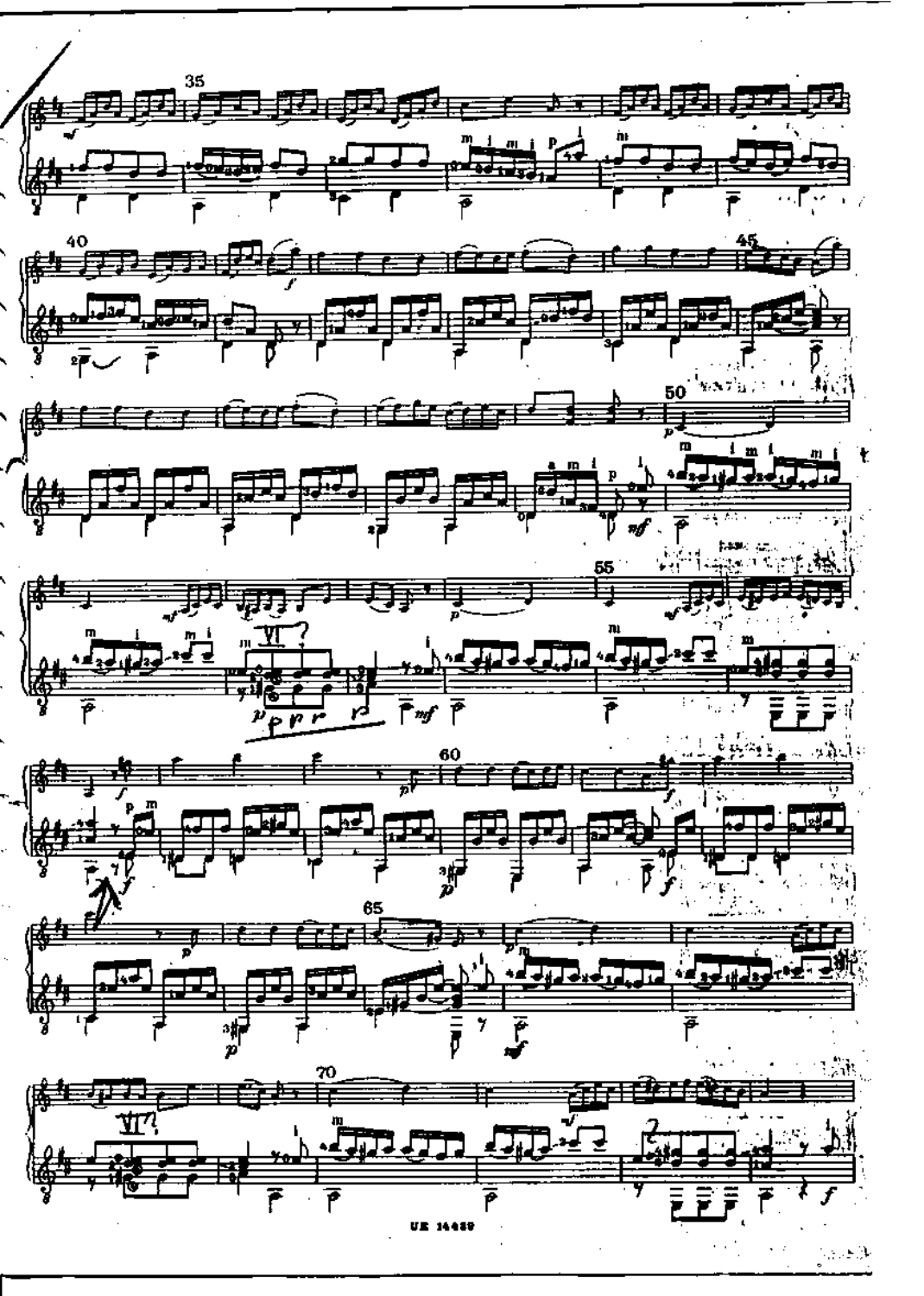